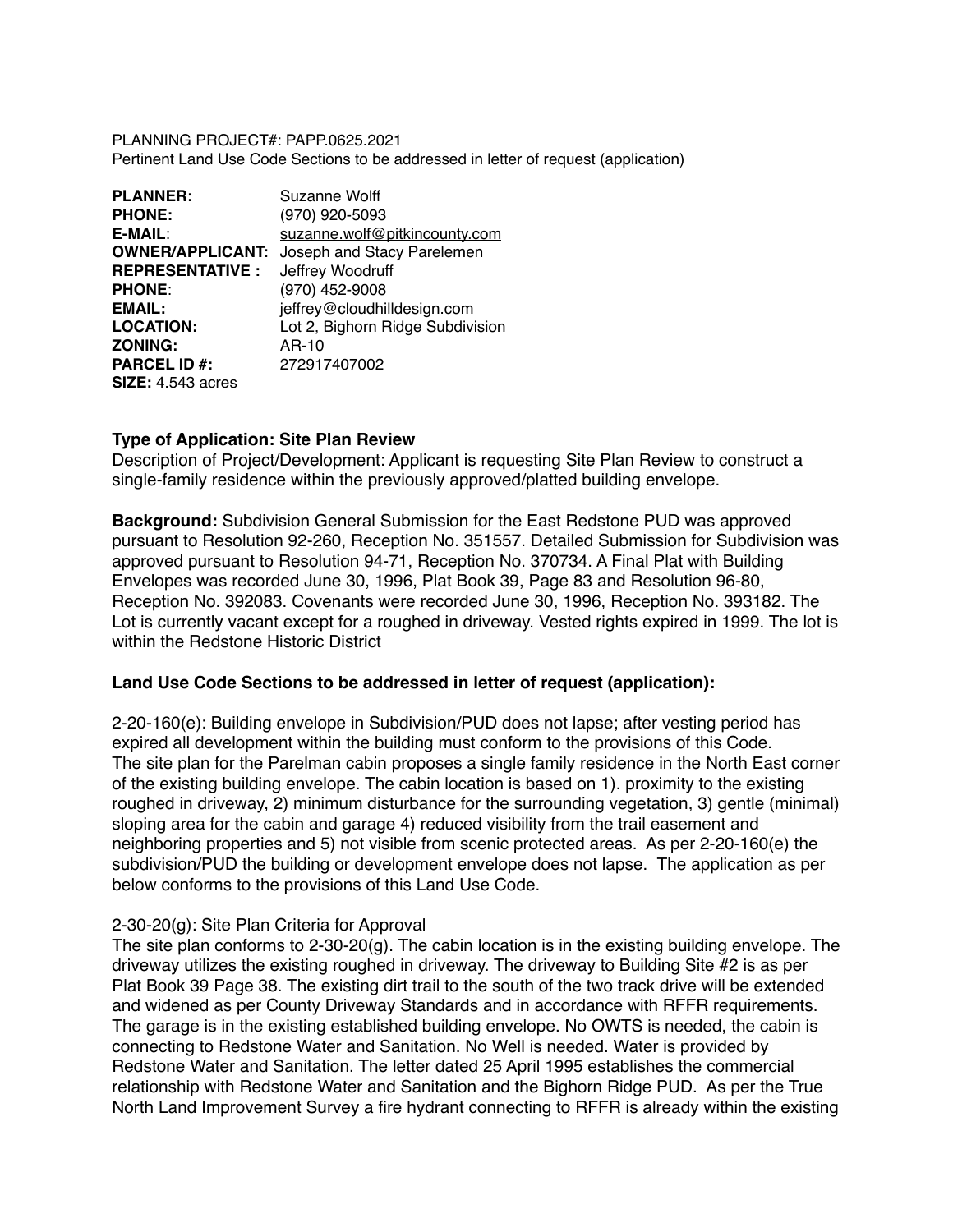building envelope, at the North corner of the envelope. As per True North the water shut off is in the North corner of the building envelope. There is an existing overhead electrical line to the West of the property. The overhead electrical apparent easement is recorded as per Book 166 Page 315, Book 171 Page 22 and Book 283 Page 113. The applicant wishes to minimize disturbance to the surrounding natural landscape and will also provide defensible space as per FireWise construction.

### 4-30-60: Renewable Energy Uses

As per 4-30-60 the applicant does not intend to install renewable energy systems or renewable energy storage. The building envelope and site are heavily wooded with conifers, not making for ideal solar gain either on the structure or the ground. The cabin and garage are orientated on a north-south axis in order to maximize solar gain, reduce cut/fill, obviate the need for exterior energy use and provide natural daylighting and solar heat gain (winter months). No heated water (hot tub) or heated roof (heat tape) are envisioned for the cabin.

## 7-10-50 & 60: Site Plan

Attached in conformance with 7-10-50 and 7-10-60. Water Shut off is in the North East corner of the approved building envelope. RFFD fire hydrant is in the North East corner of the approved building envelope. Electrical is via overhead lines to the west of the site and building envelope (to be confirmed with HCE).

As per Resolution No. 94-71 "No development, with the exception of access roads, utility installation and trails, shall occur outside of the building envelopes designated on the site plan.

## 7-20-10: Site Preparation and Grading

Trees will be removed in accordance with the structural plan, in accordance with the structural and architectural plans. Trees will further be removed in order to provide a safe barrier to the house as per FireWise Construction. Compacted fill as per structural will brought in to replace the current organic materials present on the site. Two benches will be formed, one for the garage and breezeway and one for the lower level of the cabin, following the existing counters of the site. As per Resolution No 94-71 an engineered wall approved by a structural engineer will be constructed to the East of the Garage to mitigate rockfall and debris flow hazards.

# 7-20-20: Steep and Potentially Unstable Slopes

The established building envelope has slopes less than 15%. Slopes for the cabin within the building envelope, the breezeway and the garage as per the site plan as per the 2 (two) foot contours using LiDAR are less than 15%. The cabin, breezeway and garage building site selection area avoided steep slopes in the envelope, minimized disturbance by locating close to the site improvements ("roughed in driveway") and minimizing visibility to town and the trail easement. The site plan avoids constrained areas. The building envelope was adjusted as per Resolution No. 94-71 in order to avoid rockfall hazard area, Lot 2 building envelope was relocated in order to an area free of rockfall hazard.

As per 7-20-20 (4) the site plan utilizes existing roads and driveways and avoids steep and or potentially unstable slopes. The improvements on the site plan are "minor in scope" and avoid "steep and potentially unstable slopes". The width of the existing driveway will be widened in accordance with Pitkin County driveway standards. A cul-de-sac turn around may be added in accordance with the needs of RFFR.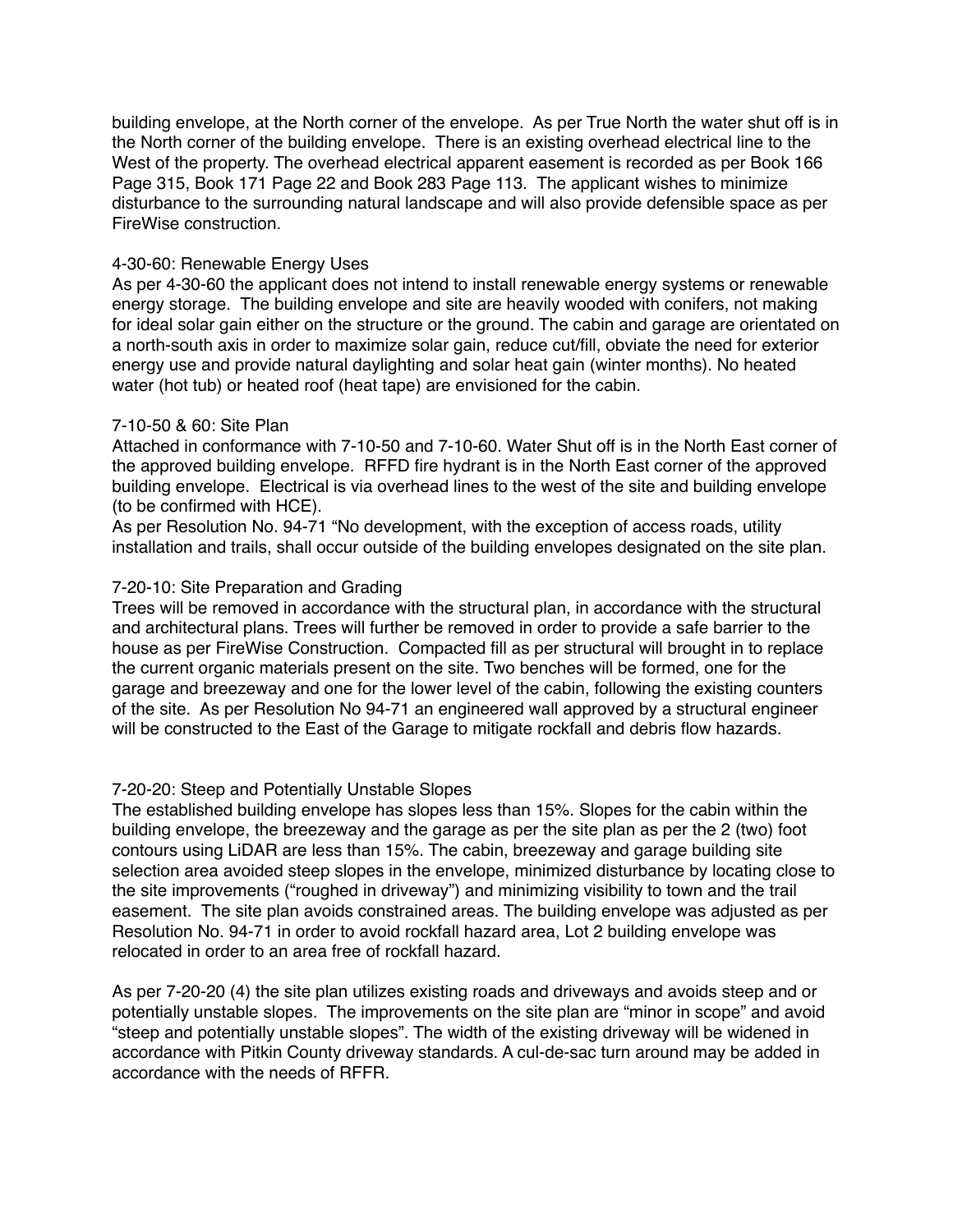As per Resolution No 94-71 the building envelope of Lot 2 was relocated to an area which is free of rockfall hazard. The revised building envelope(s) were depicted in Exhibit "B" attached to Resolution No 94-71 and provided in the True North Survey from 2020.

### 7-20-30: Water Courses and Drainage

Structural engineers have sized the bearing wall to the East of the garage. The new construction and disturbance from the garage, breezeway and cabin will mean water from East to West will be diverted around the construction. At construction berms will be added to aid water flow around the developed parcel. Swales will be added for temporary water retention to the west during excavation and construction. The cabin and garage are on two levels, working with the existing contours of the landscape, minimizing cut and fill.

# 7-20-120: Scenic View Protection Areas - As Viewed from Highway 133

The cabin is two stories and fits into the natural contours of the hillside and vegetation. The existing conifers and deciduous trees on the site will fully screen the garage, breezeway and cabin from Highway 133. The earth tone colors of the wood, fiber cement and concrete blocks and roofing, will blend into the natural surrounding landscape

## 7-20-130: Landscaping and Vegetation Protection

Any landscaping will involve a Firewise removal of trees in order to provide a defensible space to the house. Surrounding the house will be non-combustible materials, earthen materials, pebble gravel and other materials to aid quick removal of moisture from the building envelope. As per Pitkin County, the site is mapped severe hazard trees and severe hazard brush. The cabin, breezeway and garage will follow Firewise construction protocols and work with RFFR in order to best protect the residence and neighbors. Any added landscaping, such as ground cover will use Pitkin County approved native seed mix. Revegetation of the surrounding area disturbed by construction will take place within one year of construction.

#### 7-20-140: Lighting

As per Figure 7-1 the Parelman's have selected a shielded luminaire. As per the site plan there will be two shielded light fixtures at the garage, two fixtures at the cabin entrance and two at the west deck door and one luminaire at the south lower exit. The luminaries are for health and safety. They will neither be solar nor motion detection lamps. The lamps will not be visible from the adjacent and neighboring properties (full site cut off).

#### 7-20-150: Solar Access

The building orientation is aligned with the existing contours of the site, thus minimizing cut and fill. The cabin, breezeway and garage are in close proximity to the existing two-track and minimize tree removal. Two bedrooms and the kitchen are south facing in order to maximize solar gain. The living area and a third bedroom are north facing, bringing in natural light, without adding to the solar gain load. The building envelope utilizes insulated concrete forms, providing an above (thermal) code envelope on the lower level. The south wall of the cabin is largely screened by existing vegetation, largely conifers, minimizing the solar access to the entire building envelope and cabin footprint.

#### 7-20-160: Solar Readiness and Access

The cabin, breezeway and garage are in a largely coniferous site. The roof will be pro-panel or similar, to provide appropriate fire protection, but solar readiness and access are envisioned as minimal. No exterior energy is envisioned for the cabin and garage.